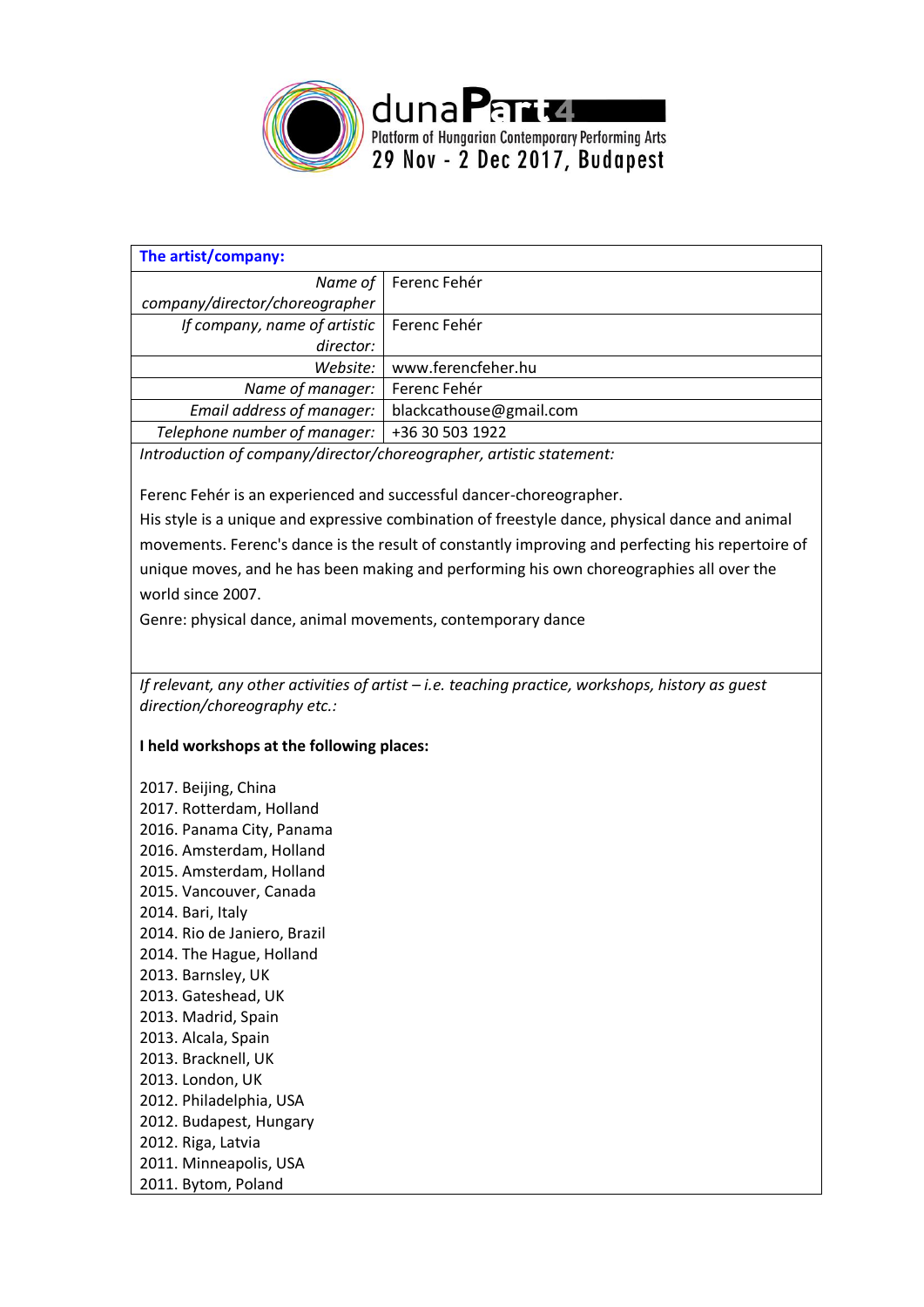

duna Perrite.<br>Platform of Hungarian Contemporary Performing Arts<br>29 Nov - 2 Dec 2017, Budapest

2011. Plzen, Czech Republic 2010. Yaroslavl, Russia 2009. Ramallah, Palestine 2009. Bytom, Poland 2008. Yaroslavl, Russia 2006. Yaroslavl, Russia 2006. Teheran, Iran 2005. Minneapolis, USA 2005. Cairo, Egypt 2004. Yaroslavl, Russia

| <b>Production in the dunaPart selection:</b> |                                                             |
|----------------------------------------------|-------------------------------------------------------------|
| Title of production:                         | The Station                                                 |
| Year and place of premiere:                  | 2017, Budapest                                              |
| Length:                                      | 50 minutes                                                  |
| Cast, creative team:                         | Dancers, creators: Ferenc Fehér, Dávid Mikó                 |
|                                              | <b>Music: Ferenc Fehér</b>                                  |
|                                              | Professional Consultant: Judit Simon                        |
|                                              | Light designer: Dávid Kovácsovics                           |
|                                              | Choreographer: Ferenc Fehér                                 |
| Link to the trailer:                         | https://www.youtube.com/watch?v=l6ycJvzvGCE&t=10s           |
| Link to the full length recording-           | https://vimeo.com/221142785                                 |
| with password if applicable:                 | Password: emde                                              |
| Coproducers:                                 | Production partner: Katlan Group Cultural Association       |
| Supporters:                                  | Ministry of Human Capacity, National Cultural Fund of       |
|                                              | Hungary, Katlan Group Cultural Association                  |
| Past international tours and                 |                                                             |
| festival presentations                       | 2017. Mexico City, Mexico, International Contemporary       |
| (venue/festival, city)                       | Dance Festival, Tao Te                                      |
|                                              | 2017. Hangzhou, China, International Dance Festival, Tao Te |
|                                              | 2017. Beijing, China, Beijing International Dance Festival, |
|                                              | Tao Te                                                      |
|                                              | 2017. Linz, Austria, Tanzhafen Festival, Tao Te             |
|                                              | 2017. Hannover, Germany, Tao Te                             |
|                                              | 2016. Panama City, Panama, International Contemporary       |
|                                              | Dance Festival, Tao Te                                      |
|                                              | 2016. Minneapolis, USA, TAO TE                              |
|                                              | 2016. Detroit, USA - Detroit Dance City Festival, Tao Te    |
|                                              | 2015. Lärz, Germany, At.tension 6. Theatre Festival, Tao Te |
|                                              | 2015. Vancouver, Canada, Vancouver International Dance      |
|                                              | Festival, Tao Te                                            |
|                                              | 2014. Winterthur, Switzerland, Tanzzeitfestival, Tao Te     |
|                                              | 2014. Guiler, France, La Becquée Festival, Tao Te           |
|                                              | 2014. Sfantu Gheorghe, Romania - PulzArt Festival, Tao Te,  |
|                                              | Morgan and Freeman                                          |
|                                              |                                                             |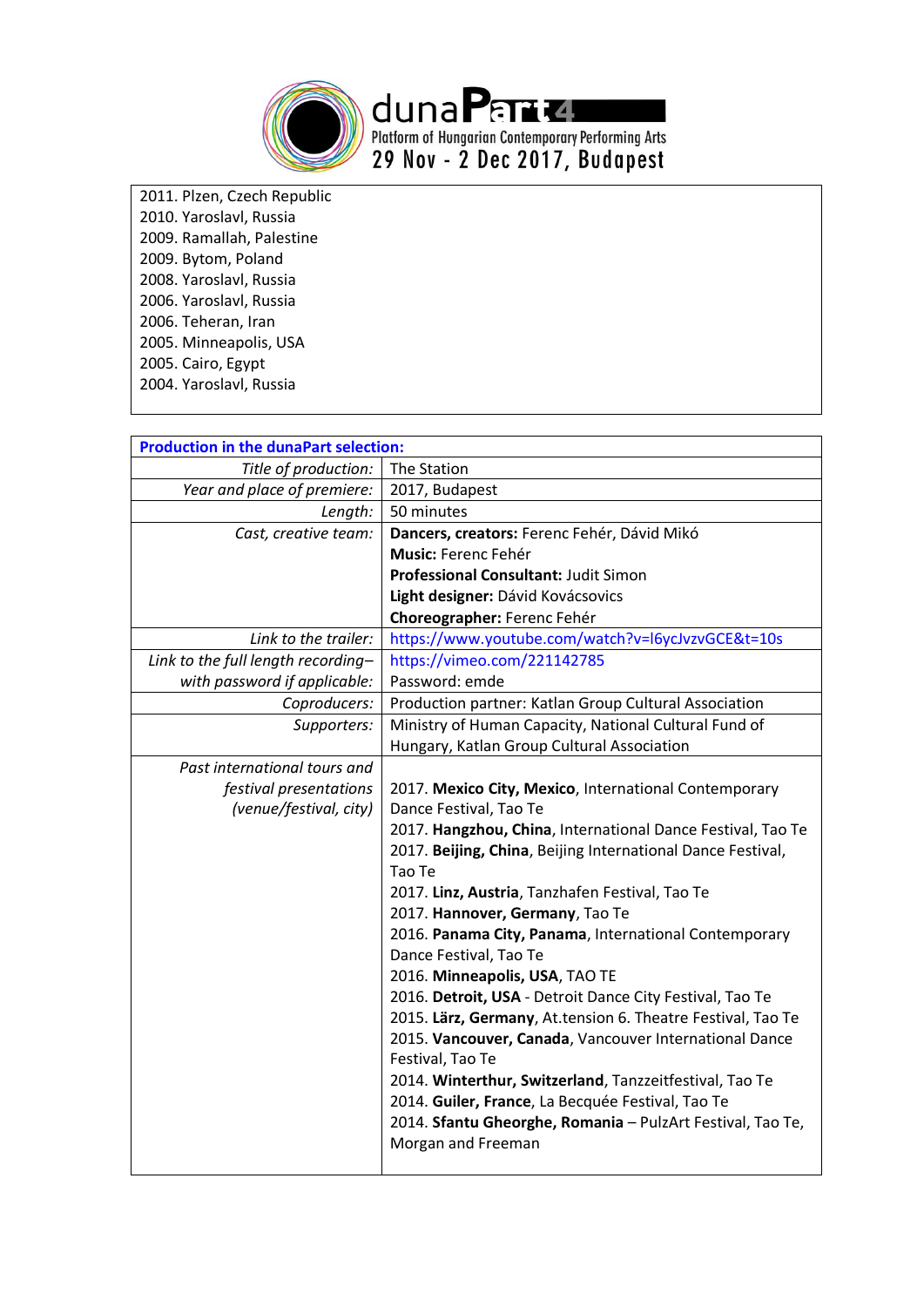

duna Para 21<br>Platform of Hungarian Contemporary Performing Arts<br>29 Nov - 2 Dec 2017, Budapest

|                                                                     | BRAZIL TOUR 2014 / DANÇA EM TRÂNSITO FESTIVAL                                                |  |  |
|---------------------------------------------------------------------|----------------------------------------------------------------------------------------------|--|--|
|                                                                     | Rio de Janiero (Centro Cultural Banco do Brasil), Tao Te                                     |  |  |
|                                                                     | Rio de Janiero (Teatro Cacilda Becker), TAO TE                                               |  |  |
|                                                                     | Juazeiro do Norte, Tao Te                                                                    |  |  |
|                                                                     | Fortaleza, Tao Te                                                                            |  |  |
|                                                                     | Parnaíba, Tao Te                                                                             |  |  |
|                                                                     |                                                                                              |  |  |
|                                                                     | 2014 Bilbao, SPAIN - Act Festival, Tao Te                                                    |  |  |
|                                                                     | 2014 Seoul, SOUTH KOREA - Modafe, Tao Te                                                     |  |  |
|                                                                     | 2013 Kosice, Slovakia - capital of culture 2013, Tao Te                                      |  |  |
|                                                                     |                                                                                              |  |  |
|                                                                     | 2013 TOURING the UK and SPAIN / Best of BE FESTIVAL                                          |  |  |
|                                                                     | The Barbican, LONDON / Tao Te                                                                |  |  |
|                                                                     | The Gulbenkian Theatre, KENT / Tao Te                                                        |  |  |
|                                                                     | The Birmingham Repertory Theatre, BIRMINGHAM / Tao Te                                        |  |  |
|                                                                     | Bath Spa Live, BATH / Tao Te                                                                 |  |  |
|                                                                     | Derby Theatre, DERBY / Tao Te                                                                |  |  |
|                                                                     | Create Theatre Mansfield, MANSFIELD / Tao Te                                                 |  |  |
|                                                                     | South Hill Park, BRACKNELL / Tao Te                                                          |  |  |
|                                                                     | Unity Theatre, LIVERPOOL / Tao Te                                                            |  |  |
|                                                                     | Aberystwyth Arts Center, ABERYSTWYTH / Tao Te                                                |  |  |
|                                                                     | Corral de Comedias, ALCALÁ de Henares / Tao Te                                               |  |  |
|                                                                     | MATADERO MADRID, MADRID / Tao Te                                                             |  |  |
|                                                                     | GIFT at Gateshead Old Town Hall, GATESHEAD / Tao Te                                          |  |  |
|                                                                     | Summerhall, EDINBURGH / Tao Te                                                               |  |  |
|                                                                     | The Lowry, SALFORD QUAYS / Tao Te                                                            |  |  |
|                                                                     |                                                                                              |  |  |
| Number of performers:                                               | $\overline{2}$                                                                               |  |  |
| Total number of people on tour:                                     | 3                                                                                            |  |  |
| <b>Basic technical requirements:</b>                                |                                                                                              |  |  |
| min. 48 ch 2 kW dimmer, powerfull PA with subwoofer, stage monitor  |                                                                                              |  |  |
| Size of stage (width x depth x height)                              | min. 8mX8mX5m                                                                                |  |  |
| Scale of venue (small/medium/large)   medium                        |                                                                                              |  |  |
| Length of setup and strike:                                         | max. 3 hours                                                                                 |  |  |
| Any particular technical requirement:                               | none                                                                                         |  |  |
| Synopsis/Description of performance:                                |                                                                                              |  |  |
|                                                                     |                                                                                              |  |  |
| This story is not about a nice family what is waiting on a station. |                                                                                              |  |  |
| We were 3 years old when we had disappeared.                        |                                                                                              |  |  |
|                                                                     | We've been living here in this closed place for 123 years, what's known by the people as The |  |  |
| Station.                                                            |                                                                                              |  |  |
| We know exactly who we were then, and what we have become.          |                                                                                              |  |  |
| Escape if you can!                                                  |                                                                                              |  |  |
| Play with me if you dare!                                           |                                                                                              |  |  |
| Do we exactly know who we were then, and what we have become?       |                                                                                              |  |  |
| Other productions currently on tour No 1:                           |                                                                                              |  |  |
|                                                                     |                                                                                              |  |  |
| Title of production:                                                | Imago                                                                                        |  |  |